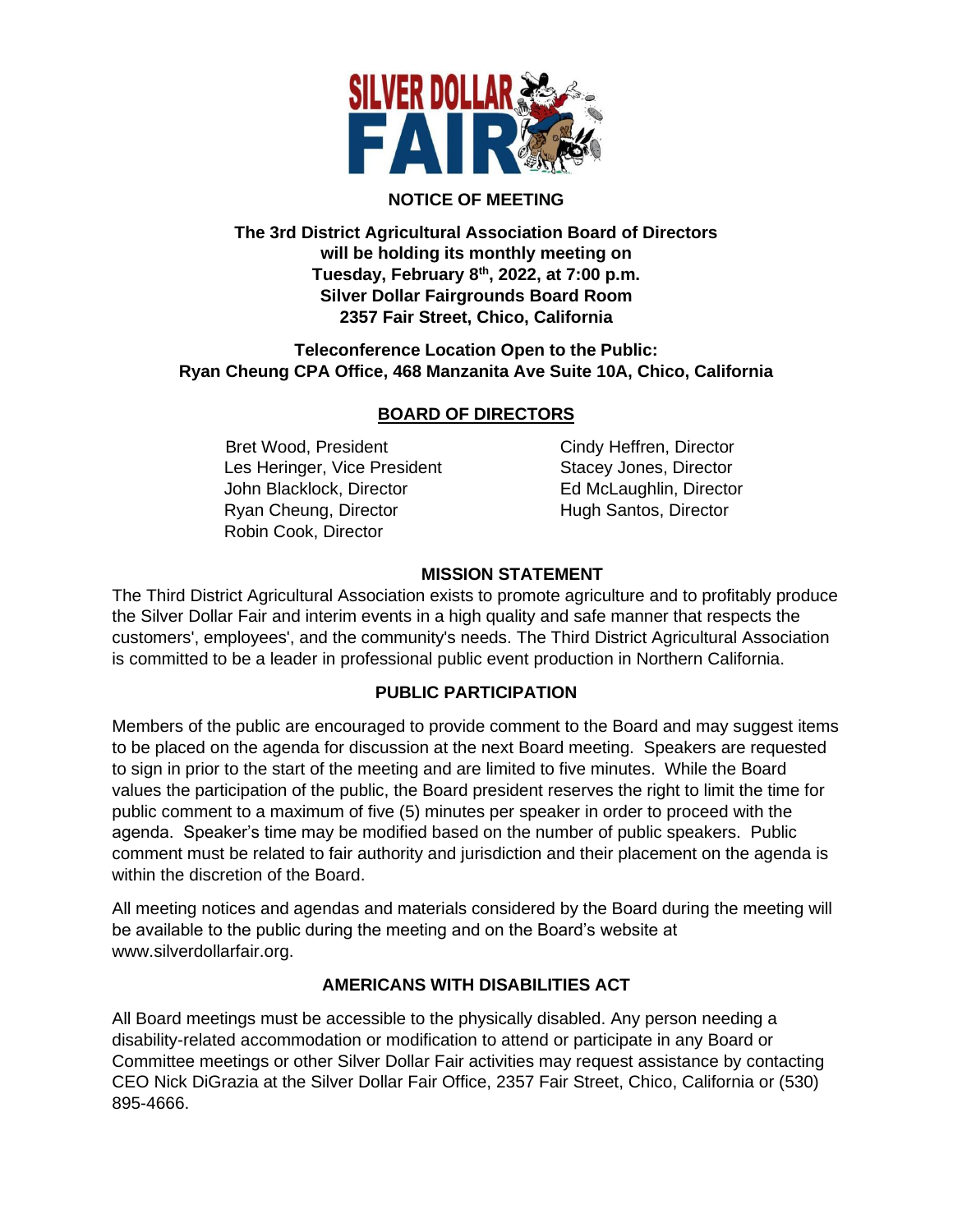

# **BOARD MEETING AGENDA February 8th , 2022 at 7:00 pm**

- **I**. **CALL TO ORDER** Bret Wood
- **II. ROLL CALL**
- **III. INTRODUCTION OF GUESTS**
- **IV. MINUTES OF MEETINGS**

a) Approve Previous Board Meeting Minutes as presented

## **V. PUBLIC COMMENT ON MATTERS NOT ON THE AGENDA**

## **VI. CORRESPONDENCE**

#### **VII. OLD BUSINESS**

- a) Silver Dollar Fair Foundation
	- i. Balance
	- ii. Future Projects:

 iii. Friends of Silver Dollar Fair Foundation Brick Fundraiser iv. Silver Dollar Fair Foundation 501(c)(3)

- b) 2022 Silver Dollar Fair
- c) 2022 Exhibitor Handbook
- d) 2022 Premiums Offered
- e) Fair Dinner

#### **VIII**. **NEW BUSINESS**

- a) Western Fairs Association / California Fairs Alliance
- b) California Fairs Service Authority